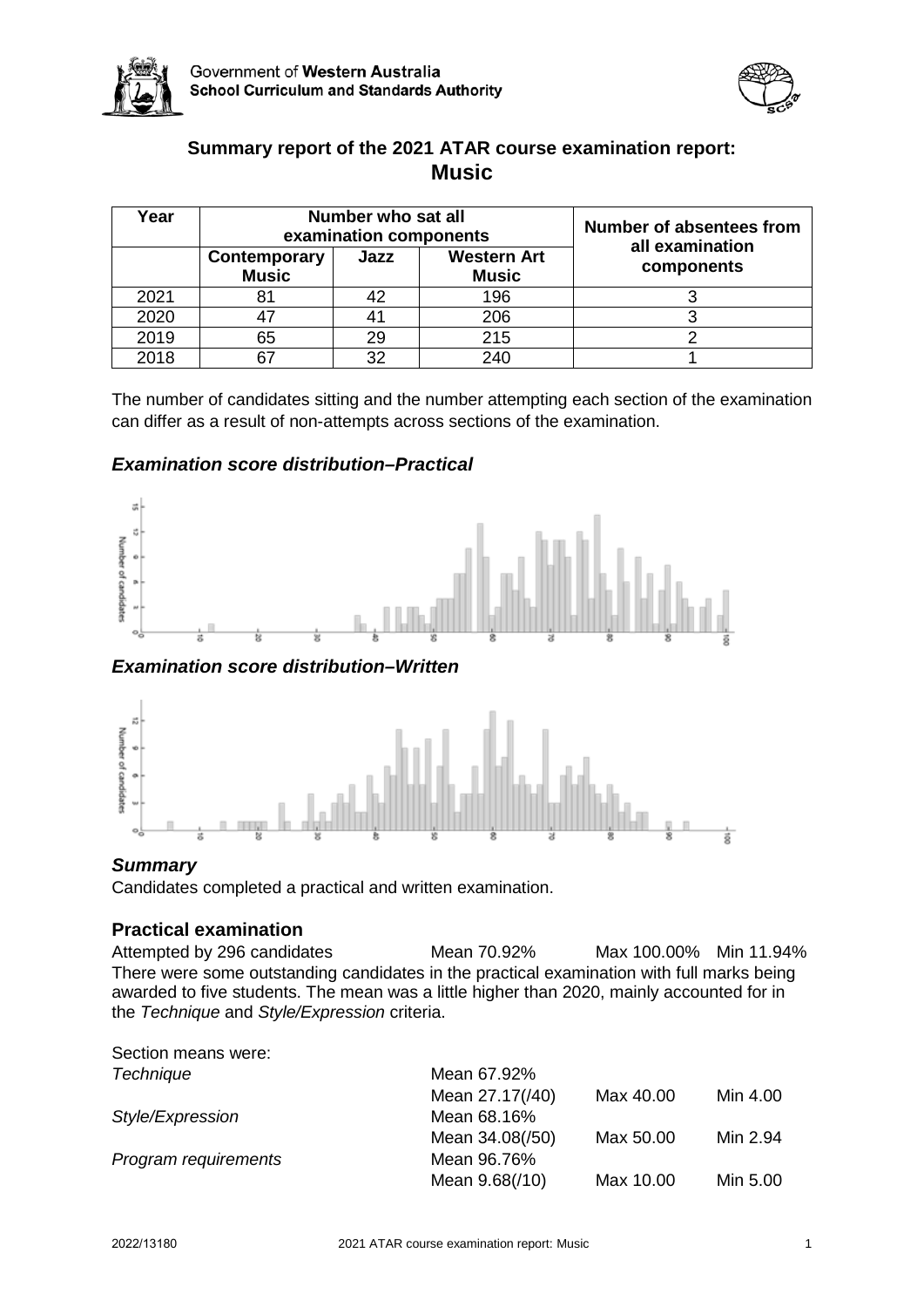Due to the small candidature for Options 2, 3 and 4 of the practical examination, no statistical analysis is supplied.

# **Written examination**

Attempted by 319 candidates Mean 56.48% Max 92.68% Min 5.33% The written examination consisted of three sections: Section One (common to all contexts), Section Two Parts A, B(i) and B(ii) (context-specific) and Section Three (context-specific). Candidates were required to attempt all questions in the paper.

| Section means were:                                                                      |                 |           |          |
|------------------------------------------------------------------------------------------|-----------------|-----------|----------|
| Aural and analysis                                                                       | Mean 60.52%     |           |          |
| Attempted by 319 candidates                                                              | Mean 21.79(/36) | Max 36.00 | Min 5.33 |
| <b>Cultural and Historical Analysis Part A: Analysis</b>                                 |                 |           |          |
|                                                                                          | Mean 56.68%     |           |          |
| Attempted by 316 candidates                                                              | Mean 6.23(/11)  | Max 11.00 | Min 0.00 |
| Cultural and Historical Analysis Short response Part B (i) Compulsory area of study      | Mean 47.54%     |           |          |
| Attempted by 316 candidates                                                              | Mean 5.23(/11)  | Max 11.00 | Min 0.00 |
| Cultural and Historical Analysis Short response Part B (ii) Non-compulsory area of study | Mean 50.87%     |           |          |
| Attempted by 303 candidates                                                              | Mean 6.10(/12)  | Max 11.20 | Min 0.00 |
| Theory and composition                                                                   | Mean 57.09%     |           |          |
| Attempted by 318 candidates                                                              | Mean 17.13(/30) | Max 28.93 | Min 0.00 |
| Section means for each context were:<br>Aural and analysis                               |                 |           |          |
| Contemporary music<br>Attempted by 81 candidates<br>Jazz                                 | Mean 17.09(/36) | Max 28.67 | Min 5.33 |
| Attempted by 42 candidates<br><b>Western Art Music</b>                                   | Mean 21.20(/36) | Max 34.00 | Min 8.00 |
| Attempted by 196 candidates                                                              | Mean 23.86(/36) | Max 36.00 | Min 5.33 |
| Cultural and Historical Analysis Part A: Analysis<br>Contemporary music                  |                 |           |          |
| Attempted by 81 candidates<br>Jazz                                                       | Mean 6.17(/11)  | Max 9.53  | Min 0.73 |
| Attempted by 42 candidates<br><b>Western Art Music</b>                                   | Mean 7.13(/11)  | Max 10.21 | Min 2.36 |
| Attempted by 193 candidates                                                              | Mean 6.07(/11)  | Max 11.00 | Min 0.00 |
| Cultural and Historical Analysis Short response Part B (i) Compulsory area of study      |                 |           |          |
| Contemporary music<br>Attempted by 80 candidates                                         | Mean 7.13(/11)  | Max 11.00 | Min 0.00 |
| Jazz<br>Attempted by 42 candidates                                                       | Mean 4.45(/11)  | Max 8.41  | Min 1.29 |
| <b>Western Art Music</b><br>Attempted by 194 candidates                                  | Mean 4.61(/11)  | Max 10.35 | Min 0.00 |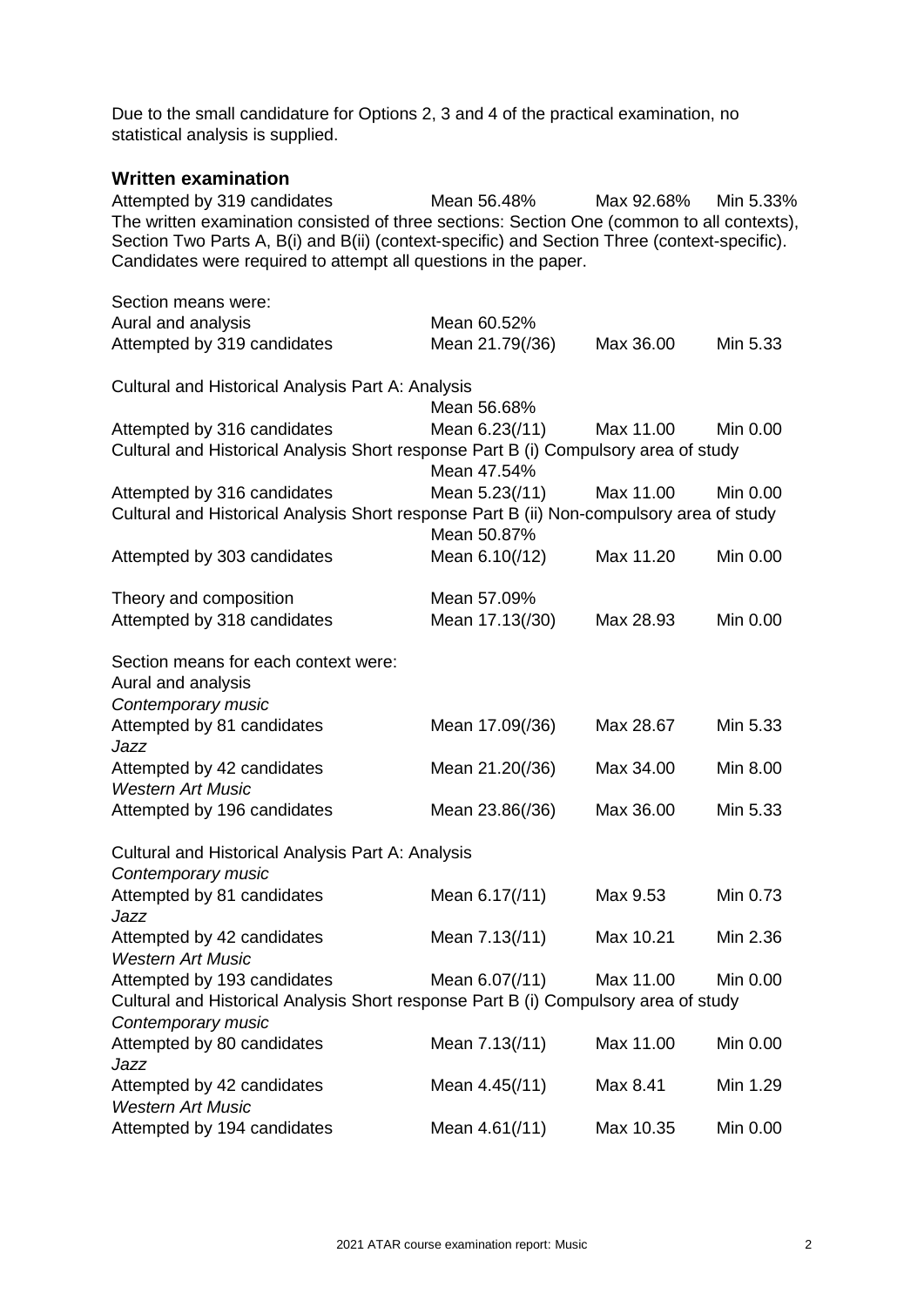Cultural and Historical Analysis Short response Part B (ii) Non-compulsory area of study *Contemporary music*

| <b>CUTILGITIPULATY THUSIC</b>                          |                 |           |          |
|--------------------------------------------------------|-----------------|-----------|----------|
| Attempted by 78 candidates<br>Jazz                     | Mean 6.37(/12)  | Max 11.20 | Min 0.00 |
| Attempted by 38 candidates<br>Western Art Music        | Mean 5.73(/12)  | Max 11.20 | Min 0.00 |
| Attempted by 187 candidates                            | Mean 6.07(/12)  | Max 11.20 | Min 0.00 |
| Theory and composition<br>Contemporary music           |                 |           |          |
| Attempted by 81 candidates<br>Jazz                     | Mean 13.70(/30) | Max 28.93 | Min 2.14 |
| Attempted by 42 candidates<br><b>Western Art Music</b> | Mean 17.59(/30) | Max 26.25 | Min 4.09 |
| Attempted by 195 candidates                            | Mean 18.44(/30) | Max 27.61 | Min 0.00 |

# *General comments* **Practical examination**

There are a number of ways that a candidate may complete their practical examination.

The number of candidates and their chosen practical examination option were as follows:

| Option                                    | <b>Number of Candidates</b> |
|-------------------------------------------|-----------------------------|
| Performance                               | 296                         |
| Composition                               | 16                          |
| Performance and composition               |                             |
| Performance (two instruments or contexts) |                             |
| Performance alternative                   |                             |

## *Advice for candidates*

- Commensurate with your ability, endeavour to perform repertoire that offers you the opportunity to demonstrate your performance to the highest level against the criteria listed in the marking key.
- The quality of accompaniment is extremely important for any candidate's examination. Ensure you secure suitable quality accompaniment for your practical examination, be it live and/or recorded.
- Ensure that your accompanying ensemble is fully conversant with the style of music you are performing.

## *Advice for teachers*

• Ensure your students secure suitable quality accompaniment for their practical examinations, be it live and/or recorded.

## **Written examination**

Some excellent scripts were completed this year, resulting in a similar mean to 2020, and a higher mean compared to previous years. The examination seemed to be fair and achievable across all contexts, and candidates seemed to complete it comfortably in the given timeframe. It was pleasing to note most candidates attempted all questions, and that very few candidates contravened the requirement of Question 9 by using the compulsory genre.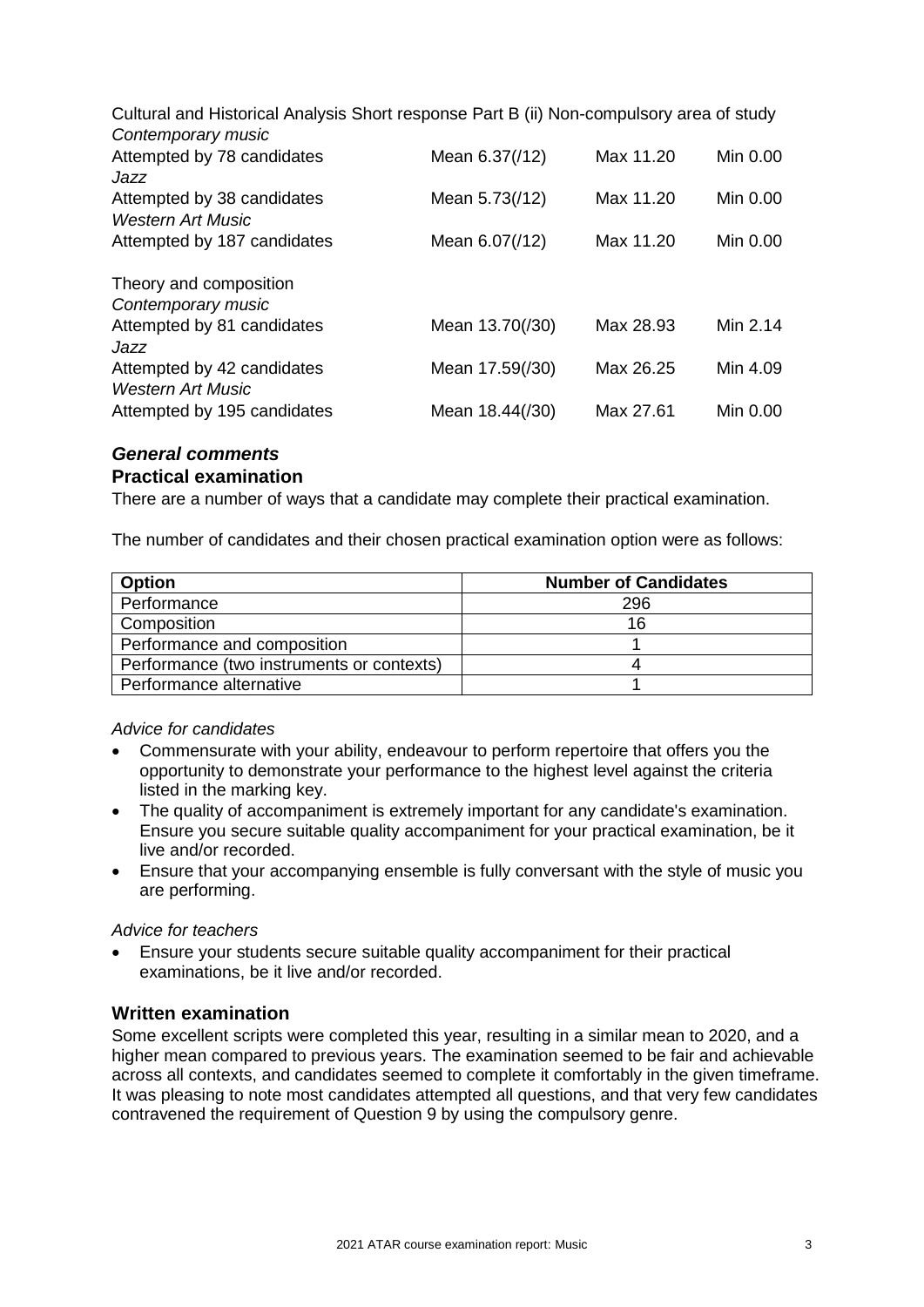#### *Advice for candidates*

- Ensure that you have covered all syllabus material and, especially in Composition, be prepared to apply that knowledge and understanding to the question provided.
- In extended response questions, be sure to make specific reference to designated works as required. While there were some excellent examples noted this year, very few candidates linked Question 9 part (b) to the effect on future composers ('… paving the way for future composers/performers.') instead relying on their knowledge of innovation within the work and not linking their response to the question requirement.
- Look carefully at the wording of the question to assist you in understanding what is required of you. Question wording is deliberately chosen to illicit the required response.
- When asked to describe characteristics/features evident in a provided score extract, make sure you respond with specific characteristics evident in the extract – not general characteristics.

#### *Advice for teachers*

- Advise your students of the need to use appropriate and specific music terminology located in the syllabus, be it compositional devices, terminology, score directions, expression markings, tempos or time signatures.
- Emphasise the need for correct stem direction, and grouping when your students are completing rhythmic dictations.

## *Comments on specific sections and questions*

# **Practical examination**

#### **Option 1 Performance**

The vast majority of students completed Option 1 – Performance.

| <b>Context</b>            | <b>Number of Candidates</b> |
|---------------------------|-----------------------------|
| <b>Contemporary Music</b> | 69                          |
| Jazz                      | 25                          |
| <b>Music Theatre</b>      | 24                          |
| <b>Western Art Music</b>  | 178                         |

#### Technique (30 marks)

Much evidence was noted of good preparation and technique across all contexts.

| Rhythm                           |  | Mean 8.76(/12)                     | Max 12         | Min 1          |
|----------------------------------|--|------------------------------------|----------------|----------------|
| <b>Technical Skills</b><br>Pitch |  | Mean $3.94/(6)$<br>Mean $3.90/(6)$ | Max 6<br>Max 6 | Min 1<br>Min 1 |
| Tone                             |  | Mean 3.77(/6)                      | Max 6          | Min 0          |

Style/Expression (17 marks)

A pleasing improvement in stylistic interpretation was noted across all contexts.

| <b>Expressive elements</b>          | Mean 2.58(/4)   | Max 4 | Min 0            |
|-------------------------------------|-----------------|-------|------------------|
| <b>Musical interaction</b>          | Mean 2.79(/4)   | Max 4 | Min 0            |
| <b>Specific Performance Context</b> |                 |       |                  |
| Stylistic interpretation            |                 |       |                  |
| Contemporary                        | Mean $6.16(79)$ | Max 9 | Min 3            |
| Jazz                                | Mean 5.80(/9)   | Max 8 | Min <sub>3</sub> |
| <b>Music Theatre</b>                | Mean 6.21(/9)   | Max 8 | Min 4            |
| <b>Western Art Music</b>            | Mean 6.29(/9)   | Max 9 | Min 1            |